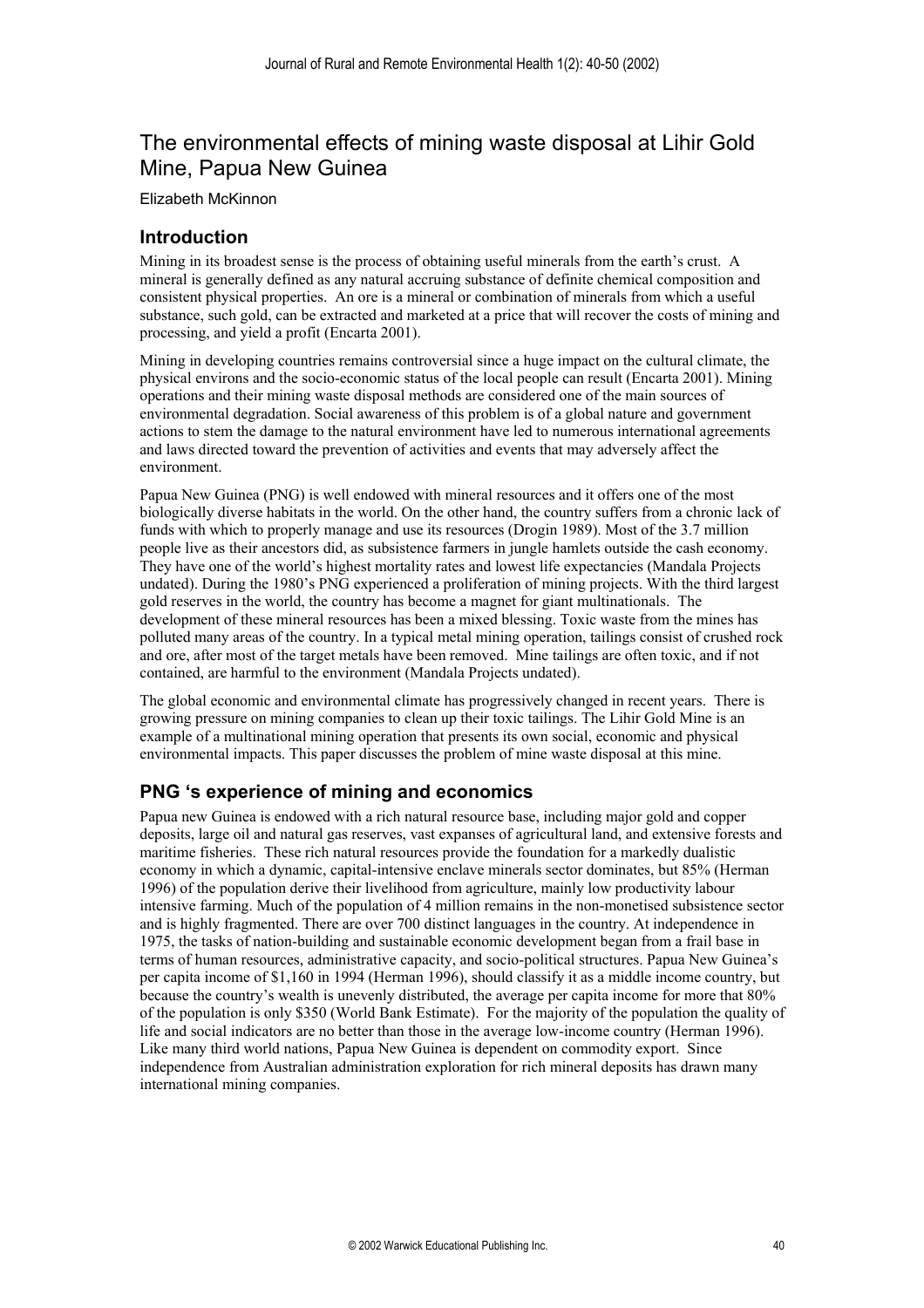# **PNG's experience of mining and the environment**

The rural communities of PNG depend heavily on nature to sustain their livelihood. Introduction of mining activities in remote areas of PNG affects a lot of people. Waste disposal from process plants and sediment runoffs from open cut mines are dumped into rivers and oceans. Smothering of riverbeds and ocean floors, heavy metal contamination and acid mine drainage are consequences of mine waste disposal into the environment. Toxicity of heavy metals is generally chronic rather than acute, so diseases associated with them are evident only over a long period of time. People's main concerns come from observable changes in say a river – discolouration, odour, taste or feel – rather than chemical quantification of some scientific phenomenon unknown to villagers.

At the end of the 1980's several mine projects triggered major conflicts. In 1989 a guerrilla movement forced the closure of the large copper mine in Bougainville. In 1990, concerned local communities, adversely affected by the Ok Tedi mine, raised environmental issues. Mining disasters and spills in PNG, and their subsequent environmental impacts have been heavily reported in the recent press.

In August 1999, the Asia Times (Pamba 1999) reported an environmental row that was erupting in PNG around plans for a US\$38 million nickel mine whose tailings would be dumped into the sea along the country's northern coast. The furore followed the release of scientific reports confirming serious damage to river systems and livelihoods by the 15 year dumping of tailings from the Ok Tedi copper mine. On 22nd August 1999, BBC published a story on the call from World Wildlife Fund to close the giant copper mine of Ok Tedi. Earlier that month Broken Hill Property (BHP), which operates the mine, and has a 52% stake, announced that it was reconsidering its role, saying that waste management procedures at the mine were not working (BBC 2000). On 7<sup>th</sup> March 2000, the BBC published further urging from the World Bank to the government of PNG that it should shut down the OK Tedi gold and copper mine. The PNG government is caught in a difficult bind between environmental and economic pressures. The Ok Tedi mine experience highlights this. The PNG government has a 30% stake in the Ok Tedi mine (Imhof 1996). The mine contributes up to  $10\%$  of PNG's GDP and 20% of the country's export income (Berne Declaration 1999), however it has destroyed over 1000 square kilometers of wetland and virgin forest. Toxic material dumped directly in the Fly River has made it rise 4-5 m in places, causing dieback along the banks. It is killing all life in the river, and all the arable land close to the river – BHP have publicly admitted that about 100,000 people have been affected in the immediate environs with more affected downstream (Oxfam 2000). In The Australian, on 12<sup>th</sup> Aug 1999, BHP's managing director Paul Anderson was quoted as announcing that the mine is not compatible with BHP's environmental values and the company should never have become involved (RSPAS 2002). Discussions regarding options of terminating mining activity have taken place, but the PNG government has decided, that for the present, the mine must stay open and operational for economic reasons.

# **The Lihir Gold Mine**

Lihir Island is located in Papua New Guinea's (PNG) New Ireland Province, about 700 km northeast of Port Moresby (Fig. 1)



Figure 1 - Location of Lihir Gold Mine (Source: Mining Technology, undated).

Lihir Island is situated off Papua New Guinea's New Ireland Province, about 700 km northeast of Port Moresby. island. The mine's processing plant and the corresponding It covers an area of 200 km<sup>2</sup> (Dellar 1995). The Lihir Mine Company operates a gold mine on the north end of the infrastructure occupies 7.3 square kilometers of land on the island (Berne Declaration 1999) (Fig. 2).

There are 7,100 people living in the Lihir group of islands, 1999). Prior to the mine, they survived through subsistence 5000 of those on Lihir Island itself (Berne Declaration agriculture, supplemented by a few cash crops and fish. To finance the mining operation, 450 million dollars of shares

were floated and the Union Bank of Switzerland syndicated a loan for 300 million dollars (Mining against political risks including backlash from environmental issues. On  $10^{th}$  May 1995, the Executive Technology undated). The World Bank's Multilateral Investment Guarantee Agency (MIGA) has indemnified the loan against political risks. MIGA's task is to insure private foreign investments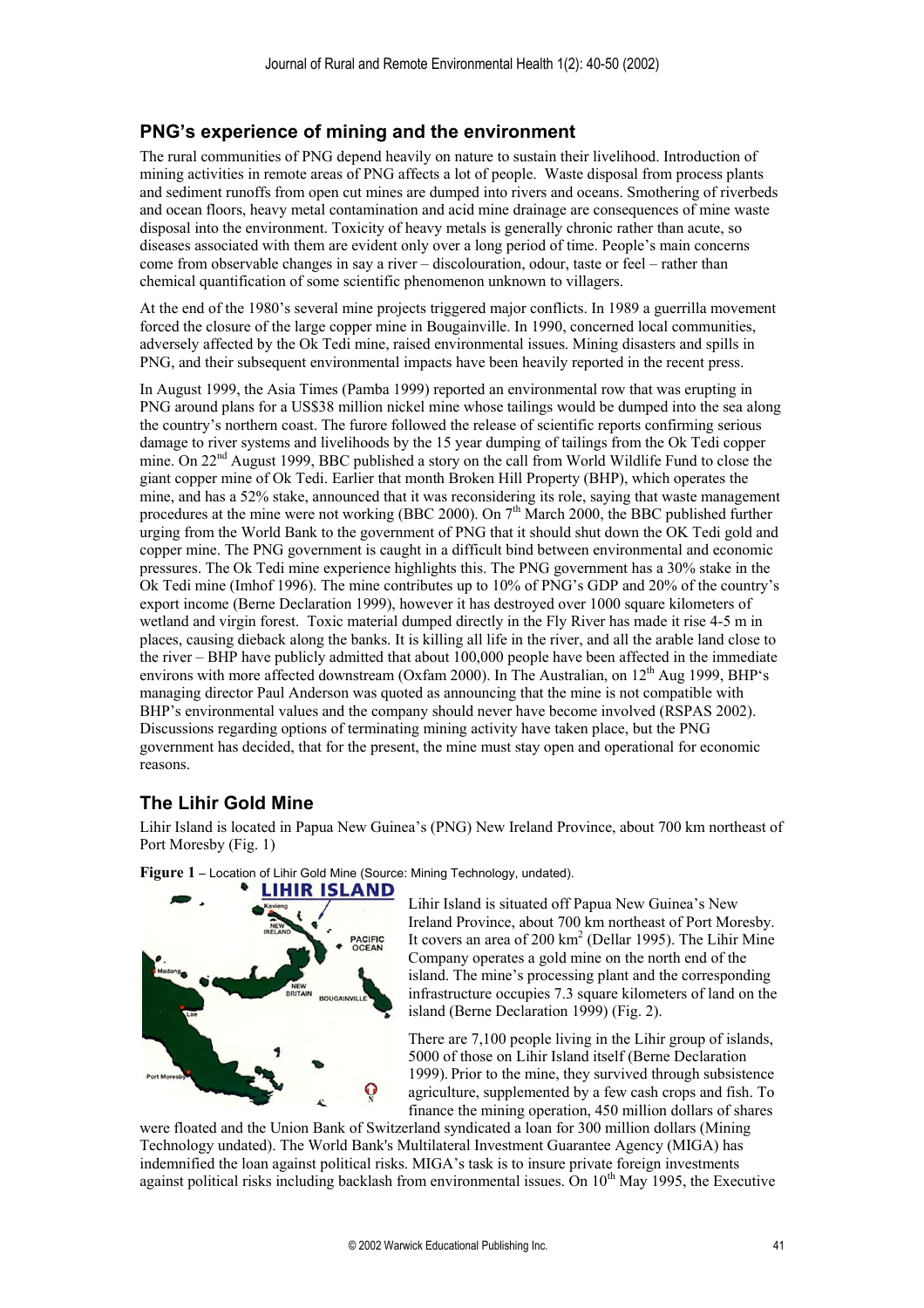board of MIGA approved guarantees of 76.6 million dollars for the Lihir Island goldmine project. The Swiss representative raised a series of critical questions on environmental and social problems, but reportedly was not supported by the other chairs.





In 1992, Kennecott Explorations Ltd completed an environmental assessment to the Lihir goldmine project (Kennecott is a wholly owned subsidiary of the Rio Tinto Zinc (RTZ) Corporation, the main investor of the Lihir project). The prospectus that arose from this indicated that further detoxification of the tailings, a safer design of the mine pit slopes and stockpiles, the dumping of waste rock farther ashore and a more reliable monitoring of the submarine environmental impacts would all be

technically feasible. The mining company decided to forego such measures, as they are not required in the country of PNG, and for financial reasons (Mining Technology undated). The British RTZ Corporation holds 40 % of the shares, respectively by its wholly owned subsidiary Kennecott Corporation. RTZ is the biggest mining company in the world and currently holds an equity interest in 13 gold producing mines. The company has passed on one fourth of its shares to the Canadian Vengold Inc. RTZ manages Lihir Gold Ltd. through Lihir Management Co., a wholly owned subsidiary. Thirty percent of the Lihir shares belong to Niugini Ltd., a PNG-based corporation. The Battle Mountain Gold Co. in New York holds a 50.3 percent majority of Niugini. The Papua New Guinea government owns a further 30 percent of the shares. The latter will pass on half its shares to the local landowners association of Lihir (Mining Technology undated). Lihirians have signed an agreement that they will



not bring any lawsuits of any kind against RTZ for compensation (Berne Declaration 1999). While this is not legally binding, such action serves as a psychological barrier to legal action by the inhabitants. RTZ has stated openly that the PNG government has agreed to exempt the mine if harsher environmental restrictions are applied.

The island is made up of 5 distinct volcanoes (Berne Declaration 1999; MCA undated a), although there have been no eruptions in recorded history. The presence of hot springs indicates persistent geothermal activity. The gold currently being mined on Lihir Island is located in the heart of the youngest volcano, Luise Caldera. The temperature of the water in the volcano under pressure is 200  $^{\circ}$ C (Mining Technology undated). The mine is of an open-pit design consisting of 2 adjacent overlapping pits (Fig. 3). With the current reserve, mining will take place for 13 years, during which the highergrade ore will be fed directly for processing, and lower-grade ore will be stockpiled. This will be processed in the following 17 years, giving a total projected operational life of 30 years (MCA undated a).

## **The mining and processing of gold ore at Lihir**

Gold, the only yellow metal has the chemical symbol Au. It has a very high density, and is an extremely valuable material. It is used extensively in electronic circuits, jewelry, coins and more than half of the world's gold is stored by governments and banks. Common acids do not dissolve gold, but a nitric hydrochloric mixture and alkaline cyanide solutions will (MCA undated a). Processing of the gold bearing ore is complex. In the open cut mine of Lihir, blasting and large capacity earthmoving equipment are used to remove rock from the mountainside. Waste and ore are then blasted to break them into sizes suitable for handling and transport for further processing (Mining Technology undated; Moran 1999). The removed rock is transported one of three directions. Waste rock is transported to barges that continually transport it 1 km out of the harbor, where it is dumped. The low-grade ore is transported to a stockpile where it will be stored for up to 25 years prior to processing. The high-grade ore is transported down to the mill (Fig. 4) for immediate extraction of gold. This ore is ground to a very fine powder by a mill containing numerous steel balls. The fractured ore and water are placed in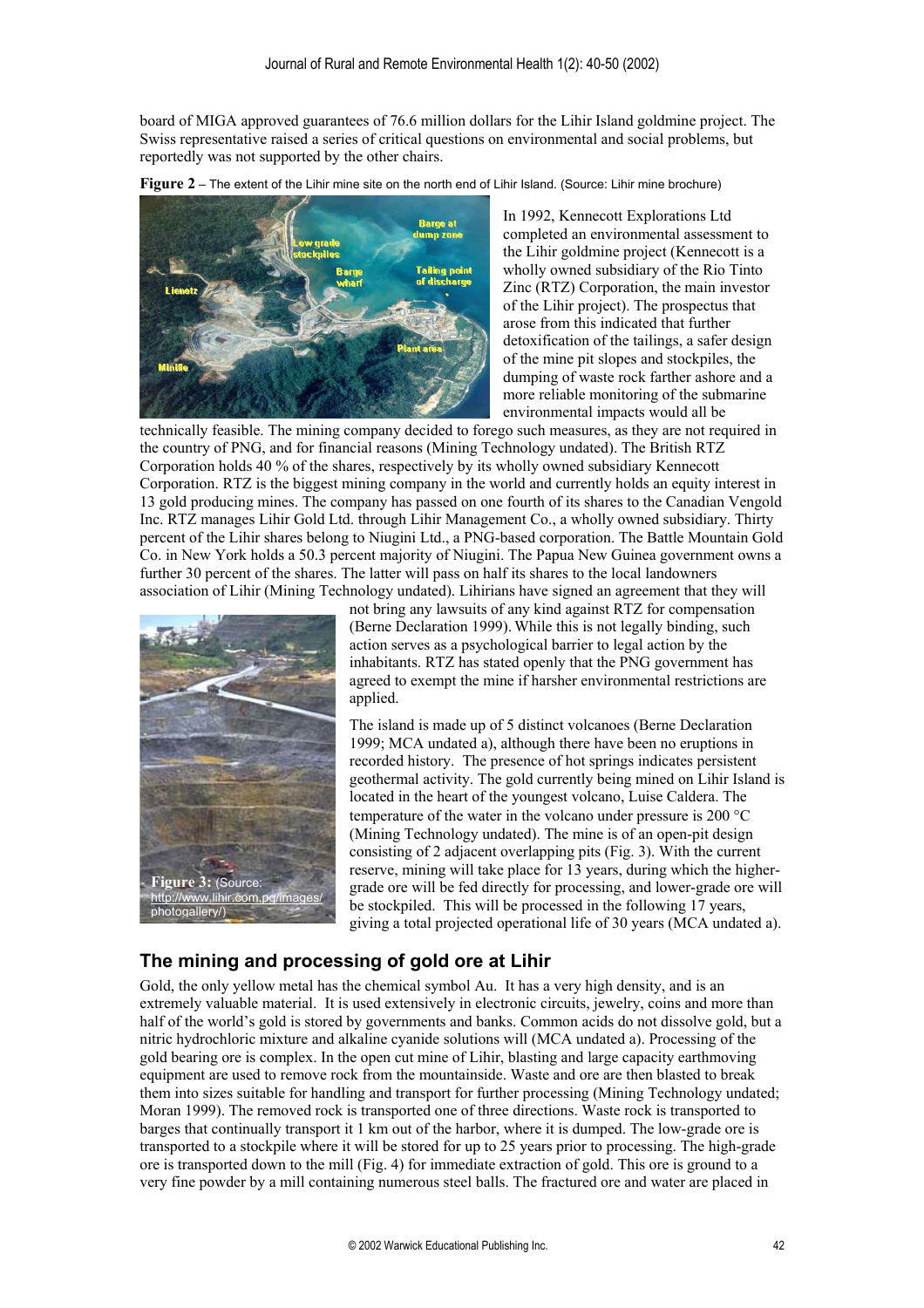the mill and the cylinder spins while steel balls bounce around inside and smash the ore. Eventually the ore is ground down to very fine powder with particles less than 0.075 mm across. The powder mixes with the water in the mill to produce mud-like slurry. The slurry passes to one of several giant tanks



called leach tanks. It is stirred, aerated and a cyanide solution is added. The gold particles dissolve in the cyanide solution leaving other unwanted minerals and rock material behind in the wet, mud like residue (leach residue). The cyanide solution is pumped to another tank containing activated carbon. The gold comes out of the cyanide solution and forms solid metallic particles that stick to the carbon. These particles are removed and placed in giant furnaces containing a caustic water solution, which is then heated to 350 deg. C under high pressure. The gold re-dissolves in the caustic solution from where it is finally removed by the process of electrolysis, further melted and poured into gold bars (MCA undated b). The waste from this milling process is partly detoxified by reaction with iron-rich counter-current

decantation (or CCD) wash water (Mining Technology undated), and is then discharged into the sea by a pipeline at a depth of 125 metres (EMS 2002). 1,785 tons of sodium cyanide are used annually (Dellar 1995; Shearman 2001).

# **Lihir management strategies to manage mining waste**

There are 3 categories of waste to be disposed of at the mine site.

- 1. Dumping of waste rock at sea.
- 2. Submarine tailing deposition (STD) after processing. STD as an entity will be discussed below followed by a specific discussion on cyanide, the solvent used in processing.
- 3. Stockpiling of low-grade ore for later processing. Whilst not truly an immediate waste, the stockpile of rock will sit for up to 25 years and will have an effect on water concentrates of heavy metals as it is under the influence of water and weather during this time.

### **Dumping of waste rock at sea**

The processing of 104 million tons of proved and probable ore reserves from the Lihir mine will create 341 million tons of waste rock. While some rock will be used to extend the land area near Luise Caldera, most material will be disposed of in the ocean about 1 km from the shoreline. Four barges operate 24 hours a day and dump between 1,400 and 4,600 tons of rock per hour (Shearman 2001). Barges operate 24 hours a day to dump waste rock outside the harbor (Fig. 5).



The Kennecott environmental report for the mine operators states that it is expected that concentrations of metals [from the waste rock] in the water column are unlikely to exceed the standards outside the immediate dumping area, and that they are likely to be attenuated by the processes of precipitation and adsorption. The prospectus in turn predicts that the main impacts of dumping the rock will be damage to the coral reefs due to increased turbidity of the water, and the smothering of sea floor benthos. In November 1990, the government in Port Moresby asked that the waste rock from Lihir be backfilled into the mine pit,

or be dumped farther ashore. These requests were turned down by the mine consortium as being too costly (Mining Technology undated).

It is undisputed that the waste rock submarine mountains cover a large area of the seafloor. What is disputed is whether these bottom deposits affect the fish that are harvested. Many of the fish that local people catch from the PNG waters are caught in the 100-200 m depth range, and they commonly hunt for food down to depths of 800 m or more. Bottom feeders ingesting contaminants are eaten by surface dwelling species with the effect of transporting pollutants to the surface. Microorganisms also migrate up and down the water column on a daily basis feeding at a depth of 12-50 m on single celled plants (Shearman 2001). Even if the deposits cannot be seen in the surface water, further down, these sediments can make fish leave the area, change their habits or can affect their breeding behavior. Alternatively, fish may be attracted by the protection from predators that sediment-filled water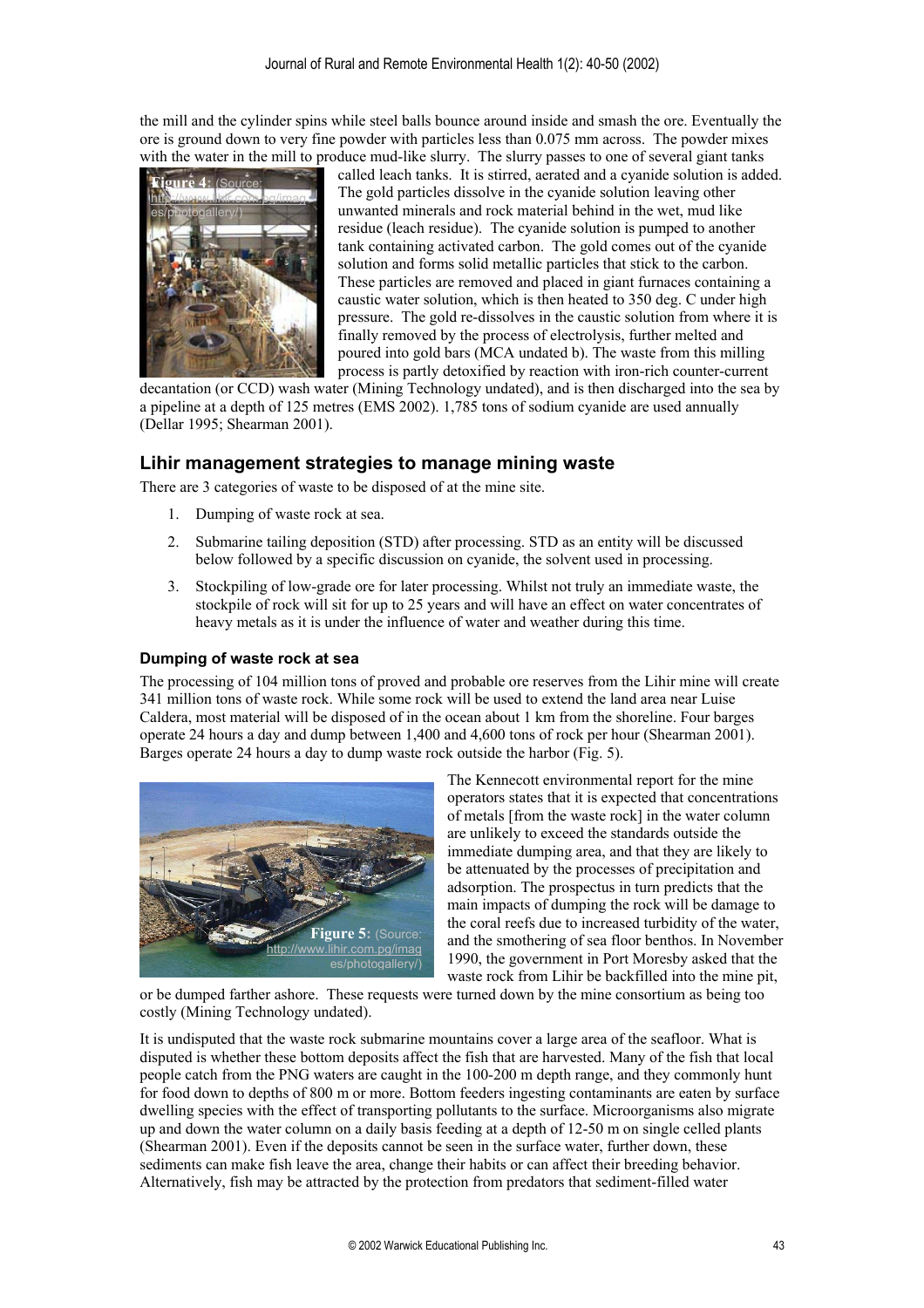provides and in turn can be harmed by toxic components in the deposited material. Research has also shown that fish in sediment-laden water are more susceptible to disease because of the abrasive action of sediments on their skin, and can harmed by sediments blocking their gill filaments (Pearce 2000).

#### **Submarine tailings deposition of waste products after processing**

The aim of Submarine Tailings Discharge (STD) is to deposit mine wastes in deep stratified waters where it is likely that tailings will be trapped below the mixed surface layer and flow as a dense slurry to a deposition site on the deep ocean floor. The process has increasingly come into favor throughout the Asia-Pacific region where on-land disposal options are problematic. In comparison to on-land tailings retention, the mining industry has regularly argued that STD is safer both to local people and the environment. It has been stated by mining companies that in the Asia-Pacific Region, the land is unsuited to the construction of tailings dams due to rugged mountains, regular earthquakes and high rainfall. These factors are said to increase the likelihood of a disastrous dam failure (Pearce 2000).

At Lihir, all post processing waste from the mine is channeled by pipeline directly into the sea. Over the life of the mine this will amount to 341,432 tons. The Lihir mining operation discharges this waste directly into the sea to a depth of 125 m, 1.5 km from the island, via a STD pipe. It is hoped that the waste will slide down an ocean trench, the logic being that at such depths, it will fail to affect the surface layer of the ocean (Berne Declaration 1999). The mine's Environmental Plan admits that benthic macro invertebrates will be exposed to high concentrations of cyanide and metals in the area of the tailings sediments. The toxics can be accumulated in the food chain. The degree of metal accumulation, according to the Plan, cannot be predicted with certainty. The prospectus is more straightforward. It states that there may be the potential for bioaccumulation of metals within the marine ecosystem over time, however the potential for bioaccumulation of metals was not assessed in the Environmental Plan. In the monitoring section of the Environmental Plan, it dismisses routine water testing near the tailing deposit as inefficient, logistically difficult and expensive. Instead it proposes a cheaper short-term intensive investigation to validate the assumptions regarding tailings disposal. After this, the Kennecott plan argues, that monitoring can be confined to measurement of key parameters in the tailing or treated sewage effluent prior to discharge. The prospectus refers to the monitoring program as well. It indicates that if a significant increase in metal content develops, mitigation strategies and compensation will be considered (Mining Technology undated).

The ideal aim of an STD operation is to have the tailings travel from the mouth of the underwater pipe in a continuous current to the sea floor. It is inevitable, however, that substantial quantities of mine waste will separate from the main tailings flow and form plumes of waste that will spread out across the ocean. Different currents can carry these plumes into surface waters. The mine waste that reaches the sea floor does not necessarily stay there. Almost certainly, deep-water currents will move tailings away from the disposal area. The most serious potential problem is related to upwelling. This term is used to describe the movement of deep ocean water to the surface of the sea. This usually occurs along the coastline, and under normal circumstances is one of the most productive marine processes because it provides food, for fish and other animals. Upwellings are often the site of the best fishing. Unfortunately upwelling can also bring mine waste back to the surface of the ocean, where it is most dangerous to marine life.



Smothering is another major deep-water impact of STD. It is literally the smothering of hundreds of square kilometers of seafloor under hundreds of millions of tons of tailings. The impact of this can only be guessed since proper scientific research has not been done. Miners admit that those sea floor organisms that do not simply die from being buried under mine waste will instead become contaminated with toxic metals to an unknown extent. Miners dismiss these organisms as unimportant since they live deep under the sea, but they form part of the marine food chain, and

more mobile predators that feed on them can carry the toxic metals further and upwards, acting as a biological "pump" mechanism to bring contamination to shallower waters (Pearce 2000).

The alternative to the STD method of disposal is the storage of tailings in dams. These require continuous monitoring and post-mine remediation, so STD is also a cheaper operation for the mining company.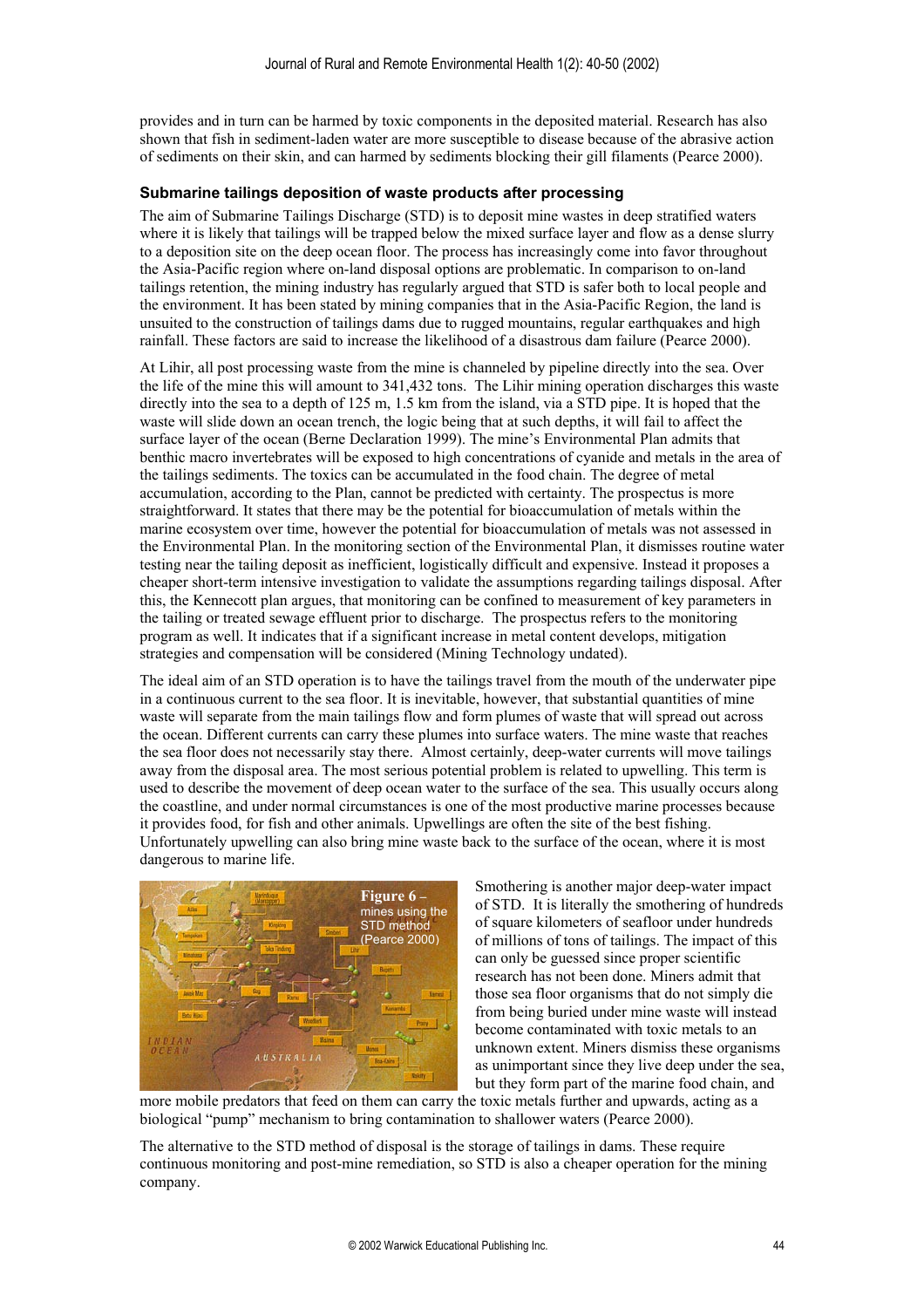In a global review of mines using STD, the US Department of the Interior concluded that on average, STD use resulted in a 17% reduction in capital costs and a 1.6% increase in operating costs Pearce 2000). STD is used more and more by mining companies from rich countries in their operations in poorer countries, where they can often get around environmental restrictions and are not as accountable to local communities (Fig. 6). STD is effectively illegal in the USA, Canada and Australia. The companies using STD in their host countries would not be permitted to do the same in their home countries. Coastal PNG villages depend heavily on the coastal waters for their livelihood and their health, so whilst there are few independent laboratory or field studies into the environmental impacts of STD, this method remains controversial.

In March 2001, an International Conference on Submarine Tailings Disposal was held in Indonesia. It revealed scientific inaccuracies, threats to marine resources, negative health impacts and devastation of coastal economies. The conference concluded with a declaration calling for an international ban on STD and demanded that mining companies accept liability for the impacts of this environmentally and socially destructive practice on coastal communities.

### **Cyanide at Lihir**

It is difficult to make generalizations about the toxicity of tailings material because they are so varied. Tailings from gold mining operations contain high levels of many types of heavy metal such as arsenic, cadmium, mercury and lead (Pearce 2000). The governments that have banned sea disposal as a method of distributing mining waste have been concerned about the high amounts of heavy metals that are discharged. They have acknowledged that the long-term impacts of this activity are unknown (Berne Declaration). The gold processing and leach solutions are kept at pH levels above 10 because metal extraction is more efficient at this pH. This is accomplished by adding alkaline compounds such as lime or sodium hydroxide to cyanide-containing solutions. These chemicals are all discharged down the pipe after the leaching process (MCA undated b). In its metallic state, gold occurs with sulfide minerals which all become part of the discharge.

Cyanide refers to numerous compounds, both natural and human-made, having the chemical group CN, i.e. 1 atom of carbon and 1 atom of nitrogen (Logsdon et al. 1999). It is a colorless solid with a slight odor of bitter almonds. Cyanide combines with up to 97% of gold, including particles of gold that are too small to be seen by the naked eye, making it one of the most efficient process chemicals for the extraction of a metal. The process of Cyanide leaching is has gained wide use since the 1960's (Anon 2000).

A carbon-in-pulp process involving cyanide extracts the gold from the Lihir mine. The investors expect that 1,785 tons of sodium cyanide will be utilized annually. During the mine's lifespan, at least 89 million tons of toxic tailings will be produced. The tailings are partly detoxified by reaction with ironrich counter-current decantation (or CCD) wash water. After this treatment they are discharged into the sea by the STD pipeline to a depth of 125 m. They are expected to spread on the ocean floor at a depth of between 125 and 1,600 m. The tailings have a free cyanide concentration of 1,220 ug/L at the discharge level, and of 70 ug/L at their equilibrium depth. Within a mixing zone with a radius of 2.3 km, the concentration exceeds the national standards of 10 ug/L (Mining Technology undated).

The Kennecott Environmental Plan argues that there is not enough space on the rugged Lihir Island for a land-based tailings deposit, and that such a deposit would be a hazard for the population and the environment in the case of accidents. (Land-based tailings disposal would be more expensive also.) The Plan argues that submarine tailings disposal should not constitute a hazard for the environment. First, the document indicates, that ocean water is naturally alkaline and the combined tailing stream will be acidic. Therefore, when tailings are discharged to the ocean, the natural alkalinity of seawater would neutralize the acidity of the tailing. Secondly, the density of seawater increases with depth. This will, according to the Plan, prevent any tailings disposed at 125 meters below sea level from entering the [upper range] mixed layer under worst-case conditions.

The CCD wash water process is quoted by the company to detoxify 90 % of the cyanide. Conceptually, the share-offering prospectus indicates, the tailings could be further treated to detoxify the contained cyanide and/or to precipitate heavy metals. Yet this is not being done in Lihir because the PNG government presently requires neither of these procedures (Mining Technology undated).

Cyanide is the most popular chemical used by mining corporations to extract gold from ore, but the use of cyanide compounds in mining is frequently a controversial issue. The quantity of cyanide used by the mining industry is enormous with most being handled without obvious negative impacts.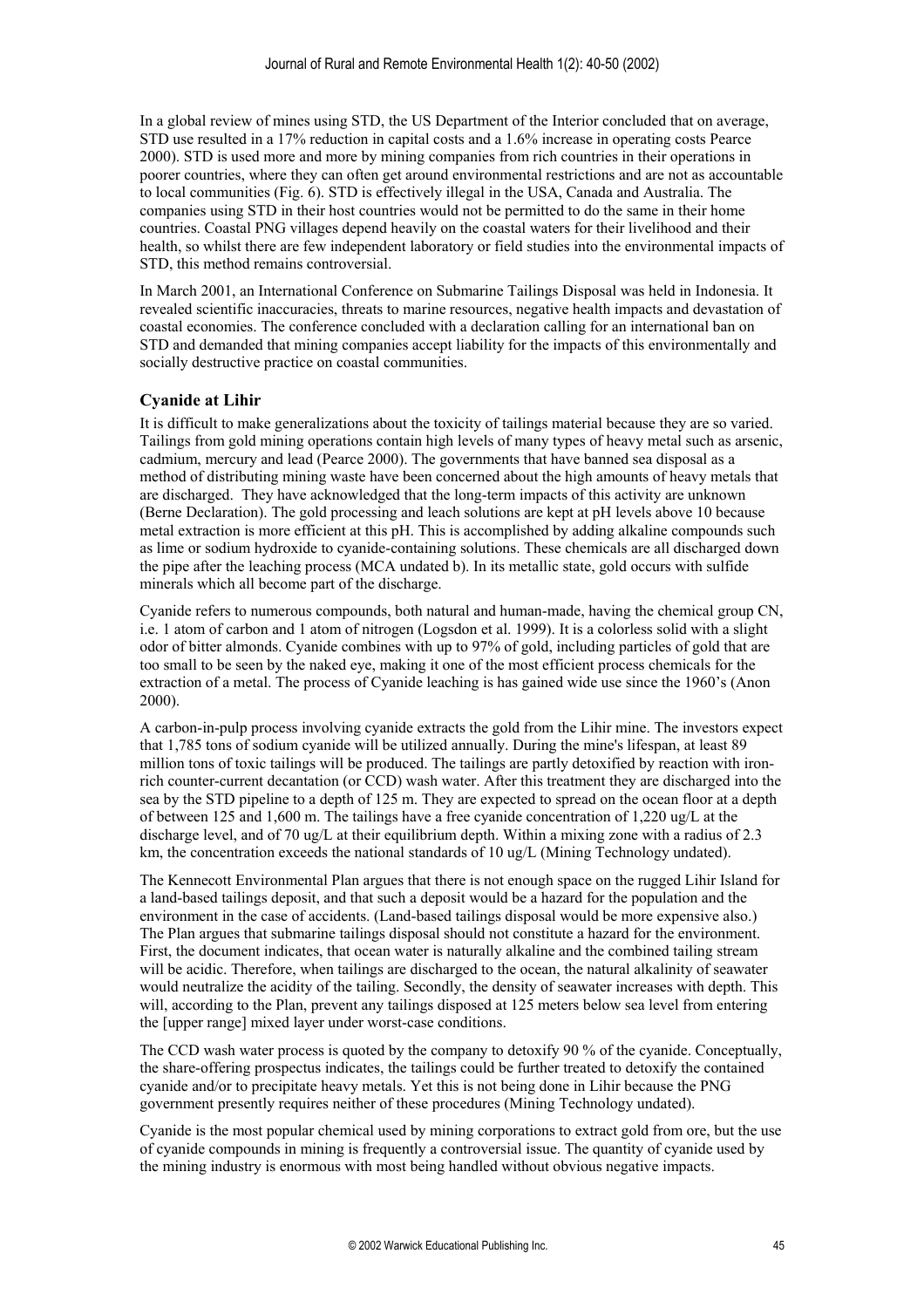Nevertheless, several releases of cyanide-bearing mine process wastes, have recently been reported in the news media (Moran 1988; Hynes et al. 1998).

- Failure of a leach pad structure at the Gold Quarry mine in Nevada released about 245,000 gallons of cyanide-laden wastes into two creeks in 1997.
- On 29<sup>th</sup> May 1998, 6 tons of cyanide-laden tailings spilled into Whitewood Creek in South Dakota resulting in substantial fish kill.
- x More than 860 million gallons of cyanide-laden tailings were released into a major river in Guyana when a dam collapsed at the Omai gold mine in 1995.
- On  $20<sup>th</sup>$  May 1998, a truck transporting cyanide to the Kumtor mine in Kyrgyzstan plunged off a bridge spilling almost 2 tons, about 1,762 kilograms, of sodium cyanide into local surface waters.

Leaks or spills of this chemical are extremely toxic to fish, plant life and human beings. A teaspoon full of 2% solution of cyanide is a lethal dose for a human. Its pathological effects are a blocking of the absorption of oxygen by cells, causing the victim to become progressively hypoxic. Exposure to high levels of cyanide for a short period harms the central nervous system, respiratory system, and cardiovascular system. Short-term exposure to high levels of cyanide (110 ppm) can cause coma and/or death within 30-60 min (Hynes et al. 1998). In recent years communities in Montana and Turkey have successfully challenged the practice of using cyanide leaching, setting standards for the rest of the world Hynes et al. 1998). The mining industry has argued that the dilute cyanide concentrations employed, the methods used, and the rapid decomposition of these compounds make cyanide extraction a very safe alternative (MCA undated b). The most common environmental problems are likely to result from the chronic contamination of surface and ground waters by lower concentrations of cyanides and related breakdown compounds. Such chronic releases are much more difficult to notice and evaluate than are acute, high concentration spills that are often associated with rapid, observable deaths of aquatic organisms. Also, because mining related wastewaters are usually complex mixes of cyanides, metals, organic reagents and other anions; it is difficult to determine which chemical constituents are causing the toxicity problems (MCA undated b).

The cyanide used in processing the ore is sodium cyanide, NaCN. The white solid dissolves readily in water, yielding sodium ion, Na+, and cyanide ion, CN-. Some of the CN- then converts into HCN, hydrogen cyanide or hydro cyanic acid. The cyanide ion, and hydrogen cyanide are often collectively called free cyanide and the relative amounts present are largely controlled by the pH of water with the percentage of HCN rising as the pH falls (MCA undated b). At a pH of 7, about 99.5% of the cyanide exists as HCN. At lower pH levels than this, essentially all dissolved cyanide is present as HCN. In natural waters most free cyanide present is present as HCN since the natural pH range is between 6 and 8.5. Cyanide impacts fish at far lower concentrations than humans. Five ug/L concentrations have been found to inhibit fish reproduction, and adverse impacts have been reported at levels of 10 ug/L. The toxicity increases with falling dissolved oxygen concentration, and increases 3-fold with a 12  $^{\circ}$ C decrease in temperature (MCA undated b). It will therefore be more toxic at depth than at surface, warmer temperatures.

Cyanide is known to impair enzyme systems that facilitate oxygen metabolism (e.g. cytochrome oxidase) and other physiological functions in fish and invertebrates, and to damage the liver, spleen, heart, and brain of the fish (Demster and Donaldson 1974; Dixon and Leduc 1981; Rubec 1986; Hanawa et al. 1998). Heming et al (1985) coined the term Sudden Death Syndrome to describe the delayed mortality of fish after experimental exposure to thiocyanate ion (SCN-) (Rubec et al. 1999).

Although cyanide solution eventually breaks down in the presence of sunlight and air at pH neutral conditions, it will not do so when it seeps underground, under cloudy or rainy conditions such as are seen in tropical countries, or at the bottom of the ocean. Many of the substances that cyanide breaks down into are still toxic to aquatic organisms and may persist in the environment for significant periods of time. Some of these toxic breakdown forms include the free cyanides, metal-cyanide complexes, organic-cyanide compounds, cyanogens chloride, cyanates, thiocyanites, chloramines, and ammonia. Cyanite especially is a by-product of mineral process sites. It and ammonia have a synergistic and amplifying toxic effect on marine life. Thiocyanites have been shown to cause a "sudden death" syndrome" in trout (MCA undated b; Hynes et al. 1998). HCN readily forms a gas, some of which is released into the air. (This is the same gas used in execution gas chambers). Studies by the US Geological Survey (Johnson 1999) indicate that this may be a minor cyanide loss pathway only, within some process wastes. The studies indicated that the majority of the mass of free cyanide is converted to other forms, and retained within the heap leach piles by adsorption or precipitation (MCA undated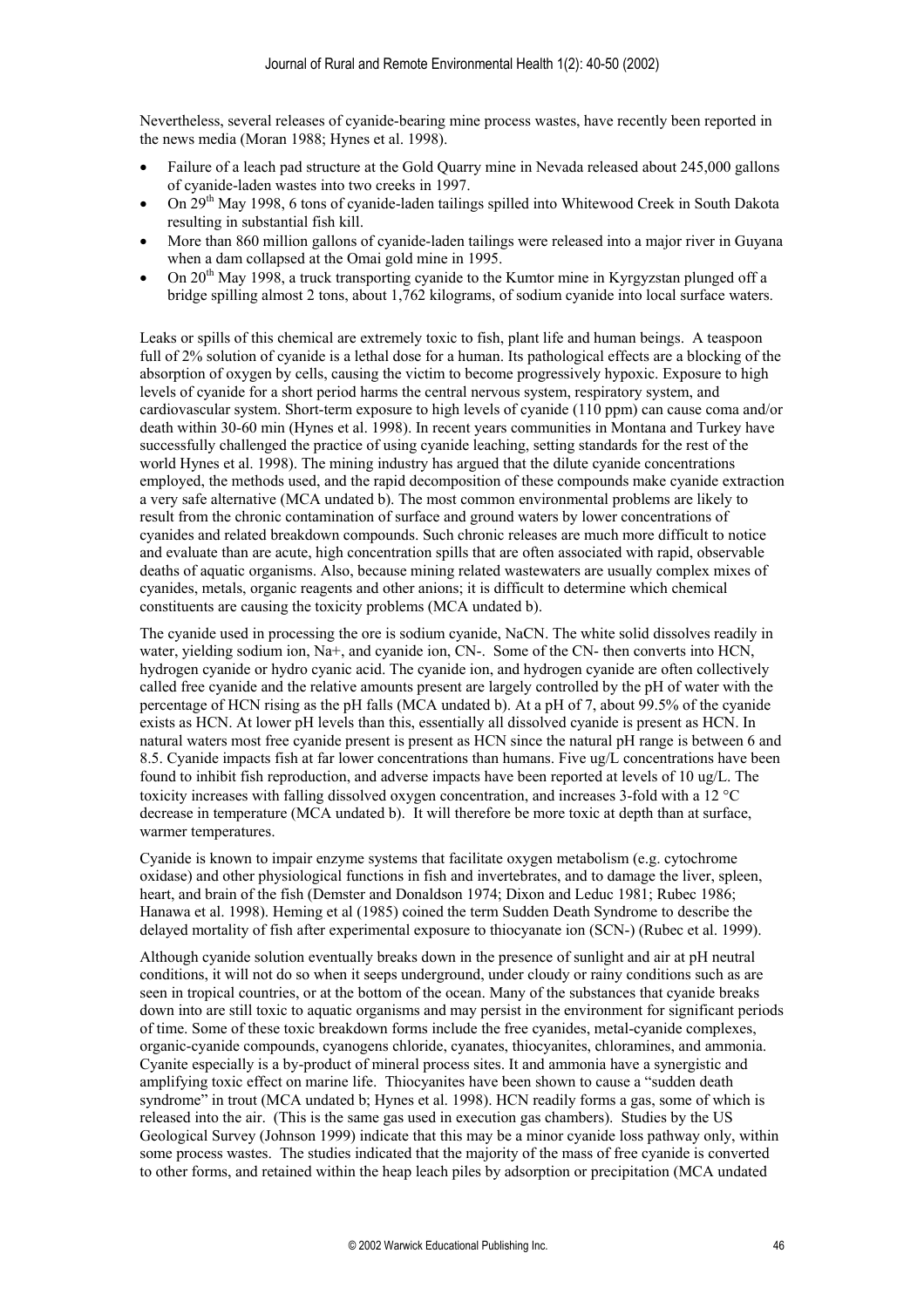b). Free cyanide forms readily react within a few hours to a few days with almost any other chemicals they contact, producing a wide variety of new compounds. These compounds can be grouped  $-\sinh$ cyanide compounds, cyanide complexes, and cyanide related compounds (MCA undated b).

There are official standards set by the United States Environmental Protection Agency (EPA) for cyanide. The levels are 5.2 ug/L for freshwater aquatic life and 1 ug/L for aquatic life and wildlife. No criteria exist for the other toxic cyanide-related compounds (Hynes et al. 1998). A low-grade ore suitable for cyanide leaching may contain only 0.5 to 1 gram of gold per ton (0.5 to 1.0 ppm gold). The same ore may also contain other metals such as copper, zinc, and nickel in concentrations ranging from 10's to 1000's of ppm. So the cyanide leach solutions now contain numerous metal-cyanide complexes. These complexes are generally much less soluble than are free cyanide (Environment Australia 1998). The decomposition of these complexes is affected by pH, water temperature, concentration of dissolved solids, CO2 concentration, and UV exposure. Some are degraded by the action of bacteria on them and when they are filtered through soil. Other complexes are very stable and persistent; especially iron cyanide and cobalt-cyanide complexes. These 2 complexes were found in samples of bricks, concrete, plaster and mortar from buildings at the Auschwitz-Birkenau concentration camps collected about 45 years after cyanide use ceased (MCA undated b; Markiewicz et al. 1994). The cyanide in gold mining solutions can undergo several types of reactions to form various toxic cyanide-related compounds. These compounds are toxic to aquatic organisms.

National and international regulatory and financing agencies do not require monitoring for many of these chemical substances (MCA undated  $b$ )<sup>17</sup> so many of these substances are not detected in the routine analyses normally performed on mining related waters. Thus it is often assumed that they do not exist. Total measured cyanide and weak-acid-dissociable cyanide when routinely measured, may be quite low, however when more specifically analyzed, they may have quite high levels of cyanates and thiocyanites (not routinely measured for). Numerous research and regulatory documents describe these compounds as toxic, but generally do not state at what concentrations (MCA undated b).

#### **Stockpiling of low-grade ore for later processing**



Delayed processing of low-grade ore which is stockpiled for up to 15 years allowing leaching of minerals and run off into the harbor (Fig.7). In the first 13 years, it is estimated that 62,317 tons of ore will be stockpiled, awaiting processing. This is stored in a pit adjacent to the open mine (Berne Declaration 1999). The long stockpiling period will generate runoff containing iron, copper, arsenic, zinc, aluminum, manganese, cadmium, lead, and possibly mercury and chromium. This runoff and additional wastewater from the normal mining operations will be discharged into the ocean. Runoff temperatures will vary between 30- 80 °C. The Kennecott study states that, because of the chemical interaction between input stre ams, the available data does not permit estimation of the actual filterable metal concentrations at the mouths of the drainage channels. Still, the channels are expected to be significant contributors of metals to the surface waters of Luise Harbour (Mining Technology undated). According to the share-offering prospectus , runoff from construction and operations will result in sedimentation effects to coral reefs along the island's east coast, and will reduce the diversity o f coral species and fish. The document agrees with Kennecott, that it is not possible to predict the expected water quality with great certainty (Mining Technology undated).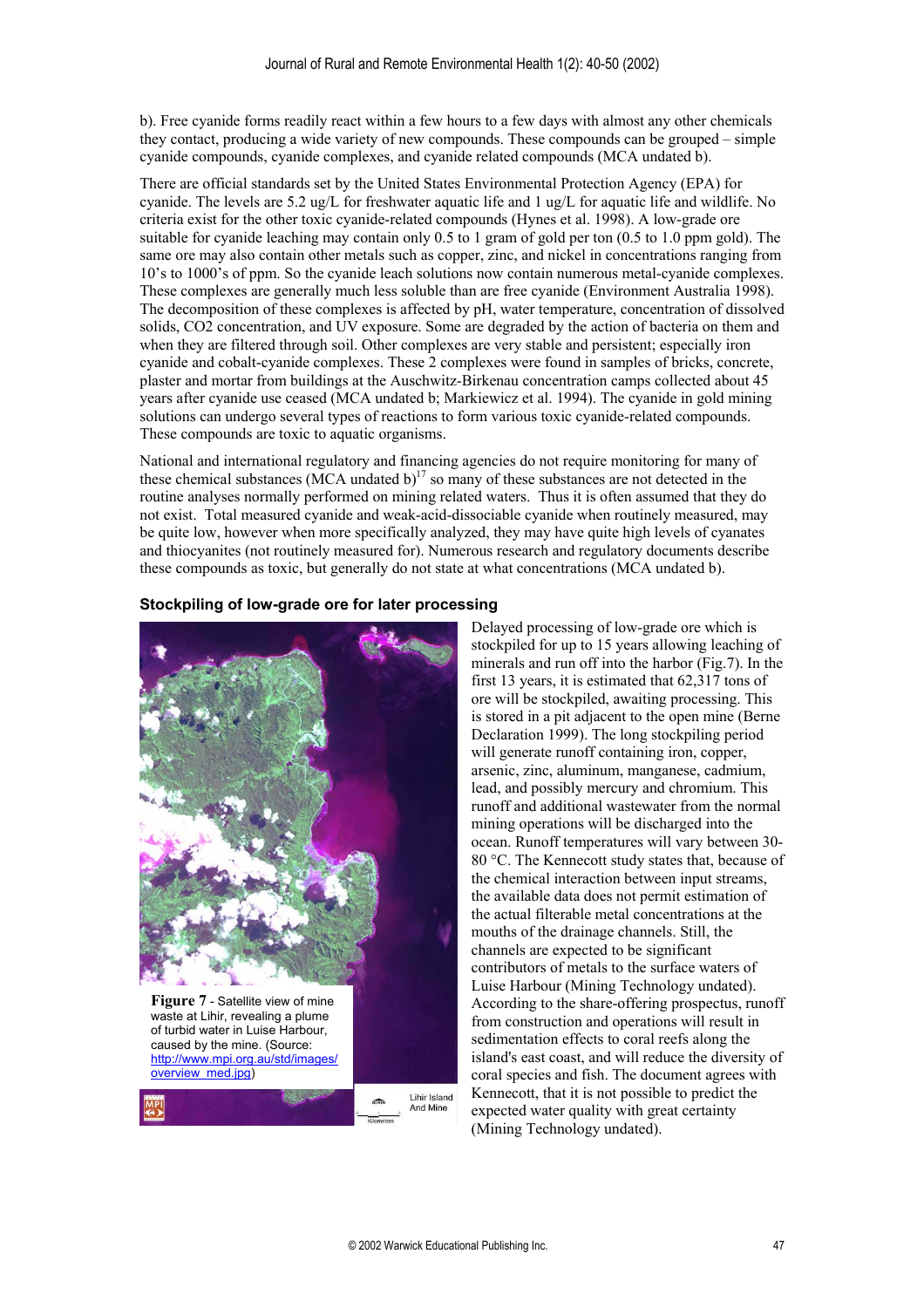### **Recommendations and suggestions for the future**

It is a philosophical question how much social costs and environmental destruction the production of gold, which is mainly used for luxury consumption, is worth. One can argue that in principle, the Lihir goldmine is justified by its economic benefits for Papua New Guinea, but this does not justify the adoption of insufficient environmental standards. This paper demonstrates that Lihir Gold Ltd. in several instances avoided more stringent environmental measures in order to reduce costs

It is clear from the discussions above that the management issues of disposal of mining waste at Lihir Gold mine are controversial. It is senseless to being opposed to mining per se. For PNG, mining is critical to the whole economy, providing 25 % of the country's foreign exchange. The issue is on what terms and at what cost. Are the benefits of mining spread equitably, or do they mainly benefit the urban elite rather than subsistence farmers whose livelihoods are disrupted, and whose local environs are poisoned by tailings deposits (Hobbs 1996)?

Two issues of concern and recommendations to correct them will be discussed.

### **1. International mining operators operate under different environmental standards in developing countries where their host government has extreme economic pressures upon it.**

Ultimately it makes more sense to prevent or lessen the impact of companies who behave irresponsibly or illegally than to patch up the damage afterwards with project assistance. There is a need for an effective and comprehensive code of practice for Australian mining companies operating offshore, setting basic standards for the way they interact with affected communities and manage social and economic as well as environmental impacts. Underwriters, creditors and the mining company themselves have a responsibility to ensure that the projects they are financing and insuring are environmentally sound and abide by this code of practice. The Multilateral Investment Guarantee Agency MIGA should develop criteria for measuring the development impact of projects that go beyond the contribution to economic growth and efficiency. All MIGA projects should be required to make a positive contribution to environmental sustainability. Assessment of environmental impacts needs to be completely independent of the participating parties proposing the mining operation. Creditors need to base their financing of projects on an environmentally sound proposal. National and multilateral guarantee institutions must respect and defend the public interest, including environmental concerns. National authorities, private investors and creditor banks should uphold the same standards for their domestic and international business, and should allow public reviews of their environmental record.

This scenario would require every mining company, or the industry as a whole to have a comprehensive and specific code of practice, covering all the potential social, economic and environmental impacts of mining, with internal monitoring and feedback systems to ensure proper implementation. There should also be external monitoring, independent of the company, by which compliance or otherwise with the code will be checked and if necessary made public in the company's home country and the host country. Some companies already have their own codes, but these tend to limited in coverage, vague and general in content, and lacking any reference to monitoring: that is, they are relatively easy for a company to comply with, without having to make many changes in its actual operations at the mine site.

### The Code

- Must be specific where compliance is easy to measure.
- Must have principles that are based on an Internationally recognized human rights standard such as those set down in United Nations Conventions
- x Should be compulsory
- Must include defined penalties or sanctions for signatory companies that fail to meet its standards.
- Must address the social or economic impacts of mining operations particularly for those among poor or marginalized communities.

The Minerals Council of Australia has put together a Code for Environment Management, but it is voluntary, vague and does not impose penalties for non-compliance. Having a Code of Practice is not enough by itself. It is too easy for codes to be used by companies as a public relations exercise, as a way of persuading the public and shareholders that the company is doing the 'right' thing. Therefore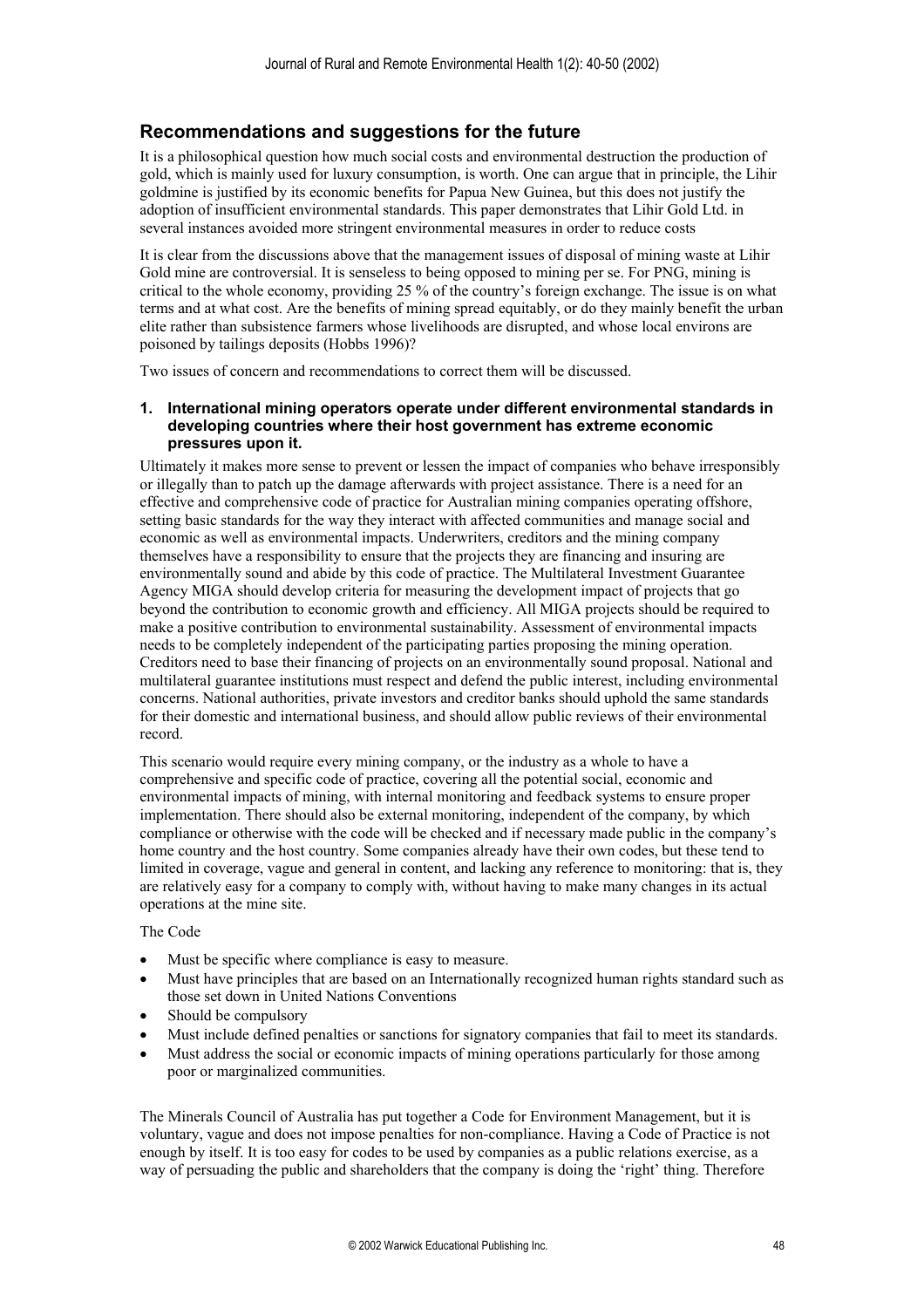mechanisms must be put in place to ensure that independent outside monitoring organizations are used to monitor performance and activities. A Mining Ombudsman can play that role and perform periodic audits of the performance of which are impartial and are willing to make the results publicly available. It is no good to leave this social conscience activity to NGO's because all they can realistically do is provide occasional spot checks when local communities complain.

Another useful form of independent monitoring and of bringing serious breaches to public attention is to have an independent and accessible complaints mechanism. The Australian Government and mining industry need to handle substantial complaints brought by communities against a particular project. Complaints mechanisms are important but they are not the final answer. In the long term, the Australian government must legislate to ensure proper standards.

### **2. The use of cyanide and its disposal following ore processing by the submarine disposal pipe.**

Cyanide leach mining permits are increasingly difficult to obtain in the western US (Haber Inc. 1998) due to its known adverse environmental effects. Companies using cyanide and producing cyanidecontaining tailings have good reason to manage these tailings with care. Mining companies should use the minimum effective amounts of cyanide required to recover metals, and dispose of cyanide in a way that eliminates or minimizes environmental impacts.

Policy needs to be aimed at improving the effectiveness of tailings management by:

- x Minimising the production of tailings and maximising their safe use.
- Ensuring all tailings structures are operationally safe.
- Contributing to focused and relevant research into strategic issues aimed at improving tailings management.
- Recognizing that effective stakeholder involvement is essential for successful planning, and management of tailings.

The United Nations Environment Program (UNEP), working in partnership with the International Council of Metals and the Environment (ICME) convened an international meeting on cyanide n gold mining in Paris in 2001. The clear consensus was that the cyanide initiative is important and that the process of developing a voluntary global industry Code of practice and management systems should proceed as soon as possible. A Steering Committee has been formed (Almond 2000; Brehaut 2000). Ideally cyanide waste should be stored in lined and covered ponds to prevent contact with local animals, fish and birds. Some companies process the ore in vats that allow the cyanide to be recycled.

The mining operation needs to

- Use the minimum effective amounts of cyanide required to recover metals.
- Dispose of cyanide in a way that eliminates or minimizes environmental impacts. A contained tailings dam, or enclosed vats allowing recycling can bring this about.
- Monitor all operations, discharges and the environment to detect and deal with any escape of cyanide and subsequent impacts of that release.
- x Stay abreast of the latest recycling techniques. For example there are two new technologies available: the acidification-volatilization absorption (AVA) method for recycling of cyanide, and a process called the Degussa peroxide process for detoxification of cyanide (Ameef 2001).
- Identify and implement appropriate options for reusing, recycling and disposing of residual cyanide from plant operations.

Finally the paper will introduce a new technology for extracting gold that does not involve cyanide, and is said to be nontoxic. The Haber Gold Process (HGP) is a technology for extracting gold. The process operates by extracting the gold from ores by dissolving the gold into water, and subsequently recovering it. The process is said to be non-toxic, and avoids the release of heavy toxic metals from the ores. Although said to be very powerful, it is not a universal lixiviate, and must be adjusted for different gold ores, according to its properties. Norman Haber developed the technical process in the mid 1980's. Following pilot testing, independent assessment was that the process offers advantages over other processing methods. The Haber Gold Process was found to be time effective and is a nontoxic process. Acute Toxicity Testing done by the California Department of Health Services on aquatic life showed the process to have an 85-100 % survival rate. Comparisons of metals content also showed no leach out of toxic heavy metals with the technology (Brehaut 2000).